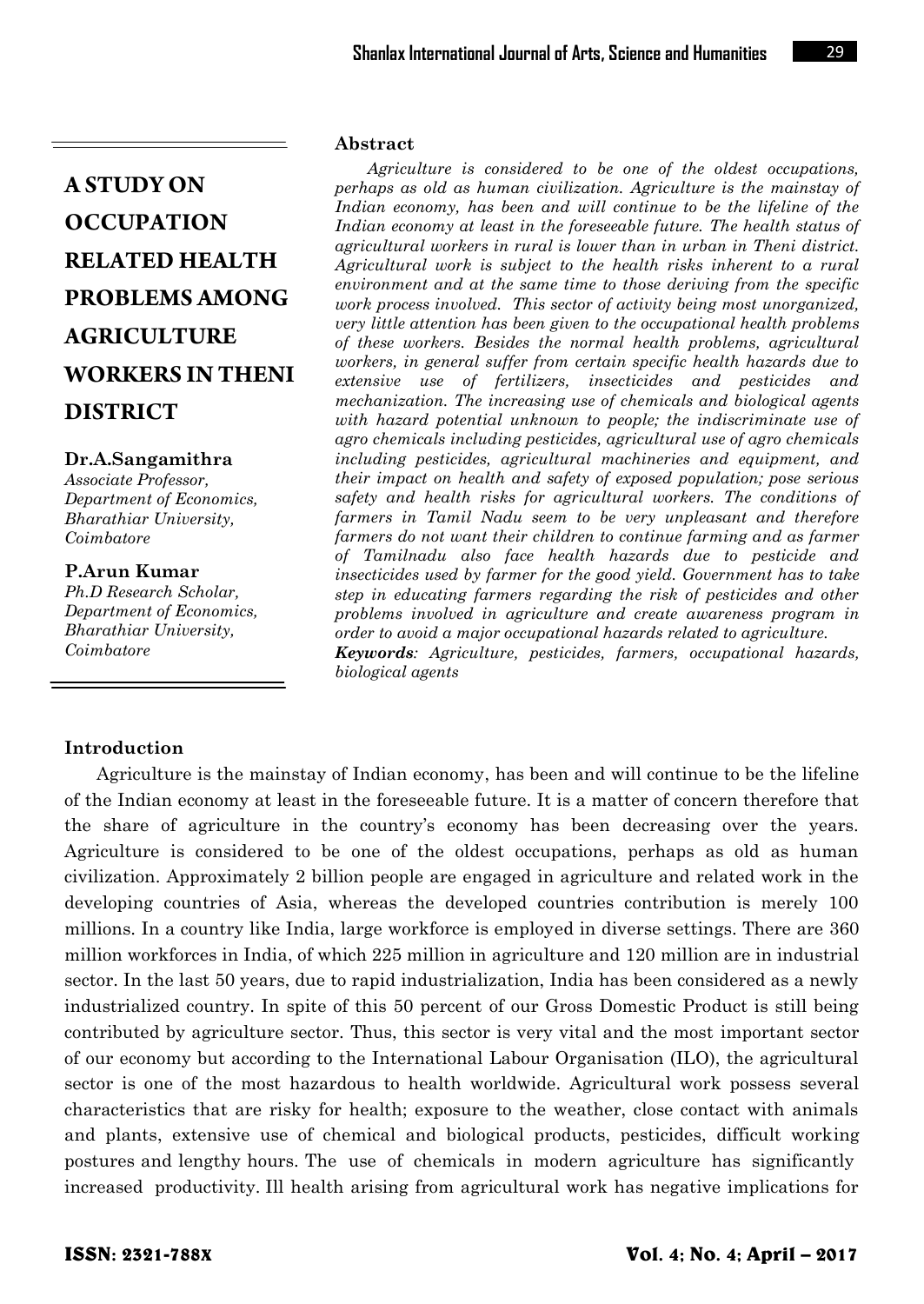agricultural productivity. The economic costs arising from the occupational health hazards of agricultural often arise because of the economic intensives of agricultural work (Manwani.V, 2012).

#### **Agriculture Workers and the Problems Faced by them**

Agriculture workers (AWs) are the main pillars for growth and development of this sector. In the fourth report of the joint ILO/WHO committee on occupational health, an agriculture worker means any person engaged either permanently or temporarily, in activities related to agriculture, irrespective of his/her legal status .In India Ministry of Labour includes ploughing, sowing, weeding, transplanting, harvesting, cultivation, forestry, plantation, fisheries, and others as principal agricultural operations . Agricultural work is subject to the health risks inherent to a rural environment and at the same time to those deriving from the specific work process involved. This sector of activity being most unorganized, very little attention has been given to the occupational health problems of these workers; though the need of investigation and intervention towards these problems. These health problems of workers in agriculture may be accidents (machine injuries, snake and insect bites), toxic hazards (chemical exposures and insecticide poisoning), physical hazards (extreme conditions, solar radiation), and respiratory problems (farmer's lung, occupational asthma). The lack of coordination of policy making between agriculture and health undermines efforts to overcome ill health among the agriculture workers and gives short shrift to agriculture's role in alleviating many of the world's most serious health problems. (Vijay Kumar Manwani, 2012).

#### **Statement of the Problem**

Besides the normal health problems, agricultural workers, in general suffer from certain specific health hazards due to extensive use of fertilizers, insecticides and pesticides and mechanization. The increasing use of chemicals and biological agents with hazard potential unknown to people; the indiscriminate use of agro chemicals including pesticides, agricultural use of agro chemicals including pesticides, agricultural machineries and equipment, and their impact on health and safety of exposed population; pose serious safety and health risks for agricultural workers. The conditions of farmers in Tamil Nadu seem to be very unpleasant and therefore farmers do not want their children to continue farming and as farmer of Tamilnadu also face health hazards due to pesticide and insecticides used by farmer for the good yield. Hence the study was conducted in Theni district of Tamil Nadu as Agriculture is the primary occupation of the district and 67 percent of its population lives in rural areas. Theni enjoys salubrious climate. Its maximum temperature is 38.50'C and the minimum is 26.30'C. The climate is conducive for Agricultural and Horticultural crops.

Where the health status of agricultural workers in rural is lower than in urban in Theni district. The drift of the population to cities has contributed to a concentration of health services in large urban areas, resulting in an imbalance in the distribution of health resources to the detriment of the rural sector. Limited funds are available, in particular in preventive and primary health care, those areas where a greater impact could be made among the rural populations. Small rural health centres often find it difficult to attract and retain the stand.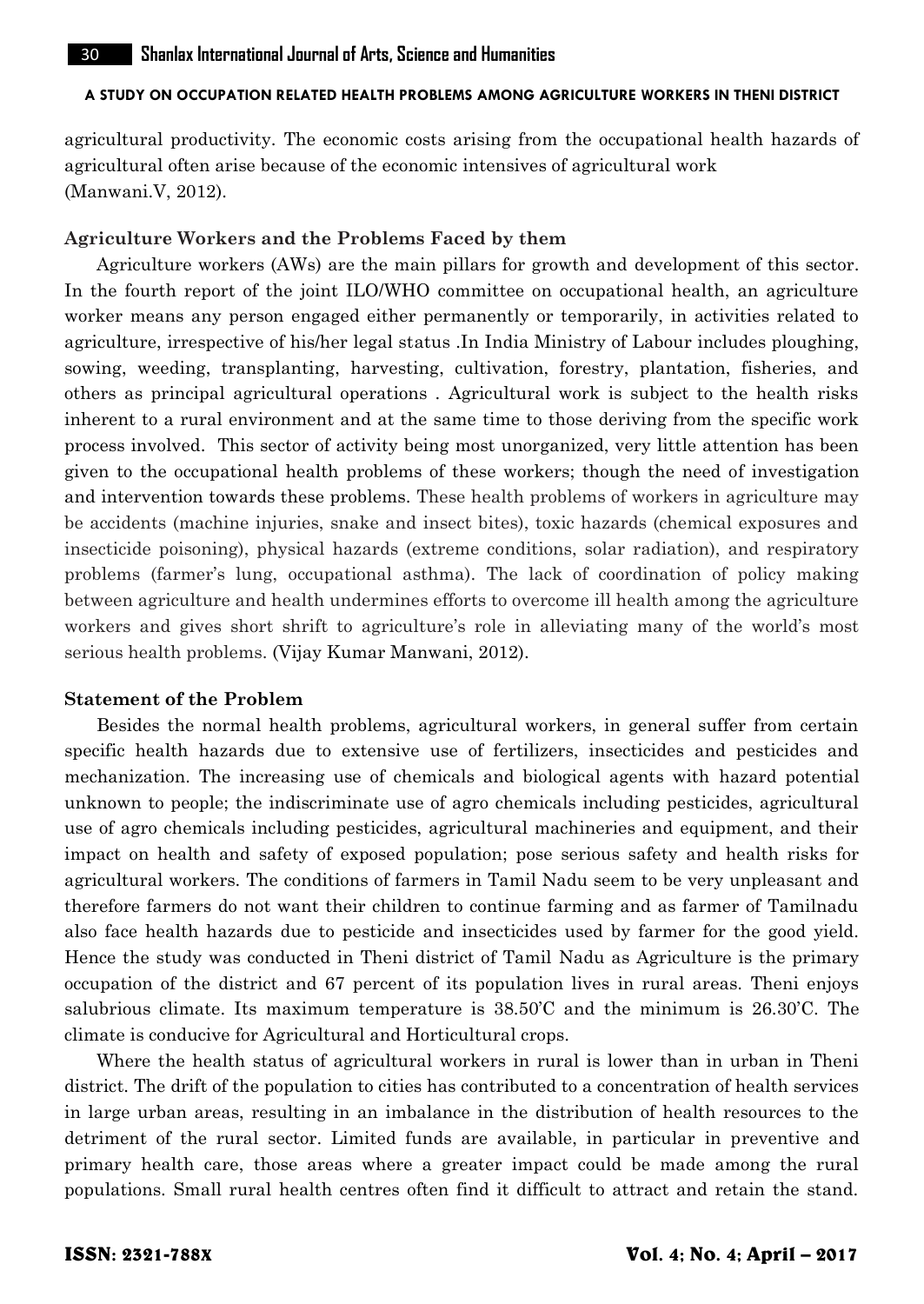The deterioration of the health status in rural areas increases progressively the greater the distance from urban centres. The agricultural workers may live in extremely primitive conditions, in areas where roads are non-existence or inadequate and transportation is difficult. The majorities of the rural population in developing countries have an inadequate diet and are exposed to both general and occupational diseases.

Generally, the context in which an individual lives is of great importance on health status and quality of life. It is increasingly recognized that health is maintained and improved not only through the advancement and application of health science, but also through the efforts and intelligent lifestyle choices of the individual and society. According to the World Health Organization, the main determinants of health include the social and economic environment, the physical environment and the person's individual characteristics and behaviors.

| Tuote I Overall Heuren Deueus of the Dumple Nespondents |           |         |  |
|---------------------------------------------------------|-----------|---------|--|
| Overall health status                                   | Frequency | Percent |  |
| Good                                                    |           | 08.0    |  |
| Average                                                 | 27        | 54.0    |  |
| Bad(Sick)                                               | 19        | 38.0    |  |
| Total                                                   | 50        | 100.0   |  |

**Table 1 Overall Health Status of the Sample Respondents**

**Source:** Primary data

Among the 50 total sample agriculture workers, a majority of 27 workers (54 per cent) reported that they had an average health status, 4 workers (8 per cent) had a good health, and 19 workers (38 per cent) had bad or sick health condition. It is noted when respondents were asked to state their overall health status, a majority of them reported that their health status was average.

#### **Objective of the Study**

1. To Find out the occupation related health problems among agricultural workers

# **Data and Methods**

An attempt has been made in this research to analyse the health seeking behaviour of agriculture workers in Theni district. The study was conducted in 5 taluks, namely Andipatti, Bodinayakanur, Periyakulam, Theni and Uthamaplayam coming under Theni district among 50 agriculture workers from different taluks.

#### **Result and Discussions**

# **Occupational Related Health Problems**

The agricultural sector is one of the most hazardous to health worldwide. Agricultural work possesses several characteristics that are risky for health: exposure to the weather, close contact with animals and plants, extensive use of chemical and biological products, difficult working postures and lengthy hours, and use of hazardous agricultural tools and machinery. This brief outlines the occupational health hazards of agriculture, presents a case study on the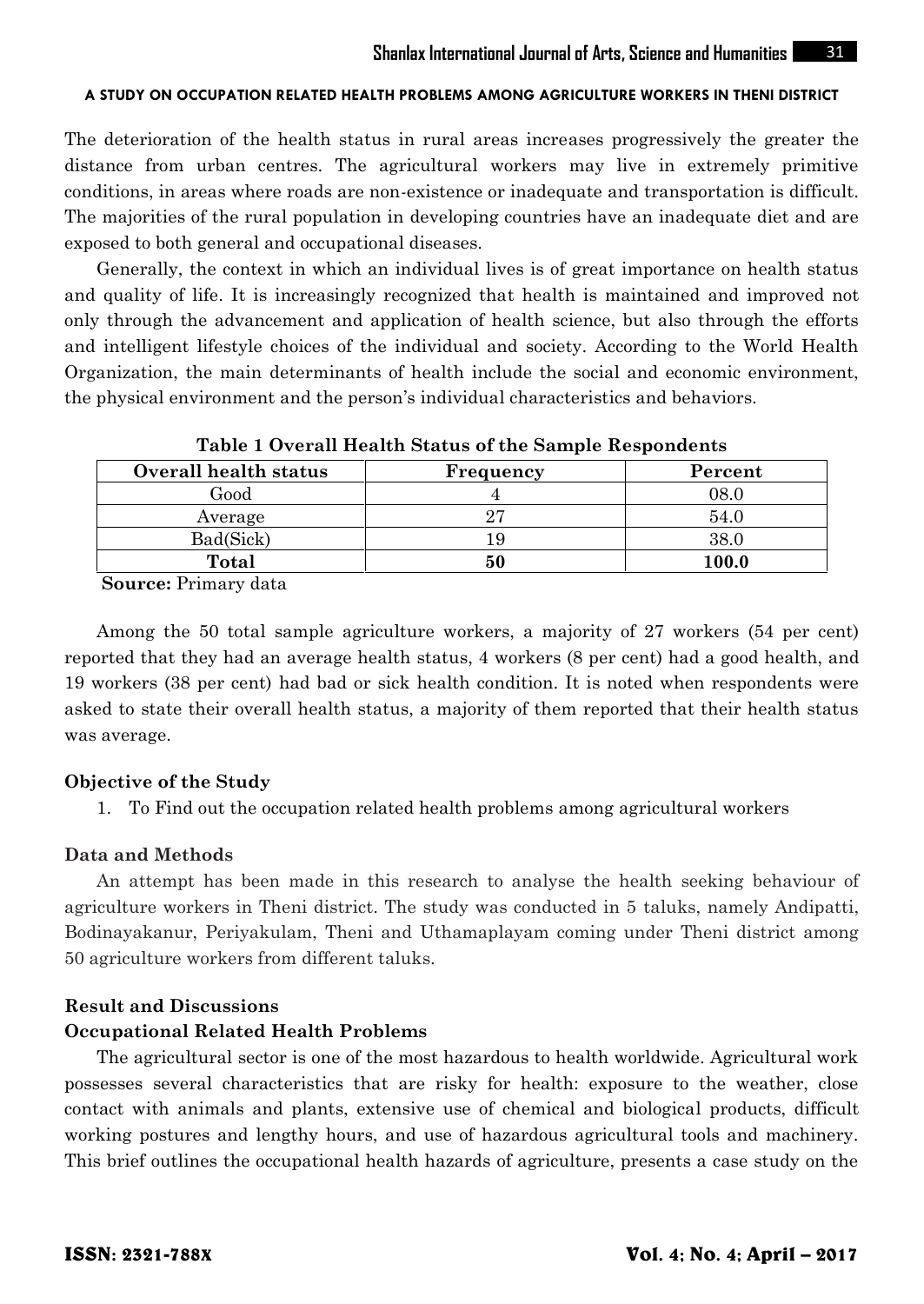trade-offs between their health and economic impacts, and proposes responses (International Labour Organization (ILO)).

Farm work is subject to the health risks inherent to a rural environment and at the same time to those deriving from the specific work process involved. This sector of activity being most unorganized, very little attention has been given to the occupational health problems of these workers; though the need of investigation and intervention towards these problems. These health problems of workers in agriculture may be accidents (machine injuries, snake and insect bites), toxic hazards (chemical exposures and insecticide poisoning), physical hazards (extreme conditions, solar radiation), and respiratory problems (farmer's lung, occupational asthma). The lack of coordination of policy making between agriculture and health undermines efforts to overcome ill health among the agriculture workers and gives short shrift to agriculture's role in alleviating many of the world's most serious health problems.

| <b>Health Problems</b>        | Frequency (50) | Percent $(\% )$ |
|-------------------------------|----------------|-----------------|
| Musculoskeletal problems      | 46             | 92.0            |
| Skin diseases/problems        | 36             | 72.0            |
| Ulcerative colitis            | 30             | 60.0            |
| Allergy/Immune System         | 24             | 48.0            |
| Diabetes                      | 18             | 36.0            |
| Eyes diseases/problems        | 12             | 24.0            |
| Thyroid                       | 8              | 16.0            |
| Gastrointestinal              | 6              | 12.0            |
| Eczema                        | 6              | 12.0            |
| Endocrinologic                | 6              | 12.0            |
| Haematological                | 4              | 8.0             |
| Ear, Nose and Throat problems | 4              | 8.0             |
| Neurologic problems           |                | 8.0             |

**Table 2 Occupational Related Health Problems**

**Source**: Primary data

The Occupational related health problems is explained in the table 2, that among 50 respondents in total, a majority of 46 respondents were affected from musculoskeletal problems, next to 36 respondents (i.e, 72 percent) were affected by skin problems, ulcerative colitis affected 60 percent of a worker, allergy/immune systems was affected to 24 respondents due to their occupation, where 18 respondents were affected by diabetes, Eyes related problems affected 24 percent of the agriculture workers, 8 respondents were affected Thyroid problems, Gastrointestinal, Eczema and Endocrinologic problems affected 12 percent of agriculture workers, Haematological, Ear, Nose and Throat and Neurologic problems affected 8 percent of agriculture workers.

#### **Conclusion**

Agriculture workers are subject to the same range of illnesses and chronic diseases as is the general population, however, there is evidence that they are at increased risk for occupational acute injury, certain chronic diseases, and pesticide illness. Farm workers are at increased risk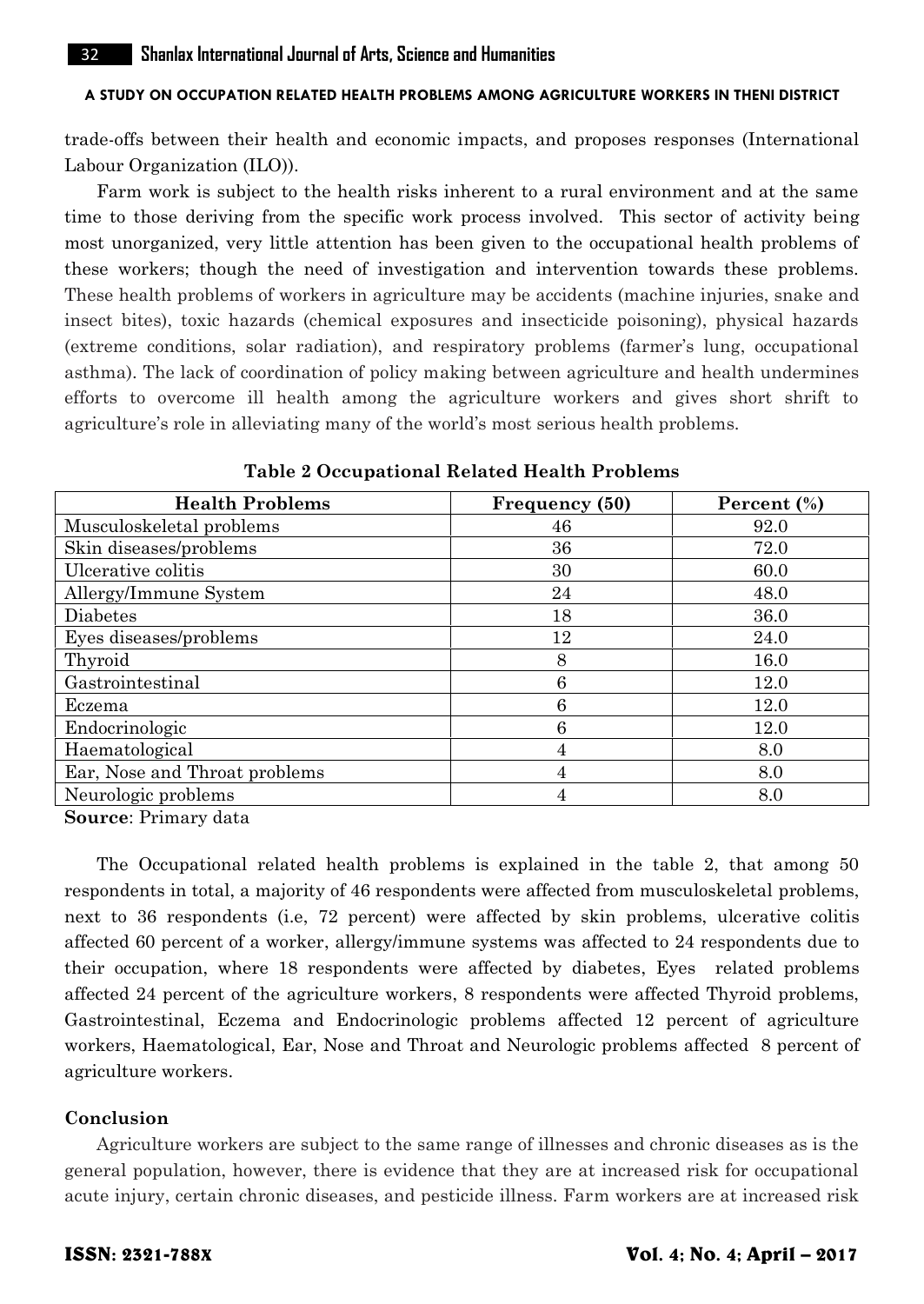for a number of important non-occupational conditions. The major underlying factor affecting chronic disease risk is low socio-economic status. This may be further influenced by low educational levels, poor housing conditions, and reduced public health services. For example, obesity rates and associated health problems have been shown in several studies of farm workers to be increased, reflecting in part the general rise in these conditions among lowincome immigrant Theni district populations.

Besides the normal health problems, agricultural workers, in general suffer from certain specific health hazards due to extensive use of fertilizers, insecticides and pesticides and mechanization. The increasing use of chemicals and biological agents with hazard potential unknown to people; the indiscriminate use of agro chemicals including pesticides, agricultural use of agro chemicals including pesticides, agricultural machineries and equipment, and their impact on health and safety of exposed population; pose serious safety and health risks for agricultural workers. Since the occupational safety and health service are out of the reach of this group their vulnerability is further accentuated. Pesticides are usually spread and it has been observed that the sprayer operators experience fatigue mainly due to carrying the sprayer load. The vibration arising out of powered sprayers also causes discomfort to the operator. The pesticide applicators, mixers and loaders are at the risk of exposure to toxic chemicals. It is not uncommon that the farmers broadcast pesticides or prepare pesticide solutions with bare hands improper handling of pesticides. Spraying without wearing personal protective devises, oral poisoning of pesticides, etc. led to many sprayer related accidents. Also due to low education and awareness levels among the group they are subject to greater health and occupational hazards. Hence government has to take step in educating farmers regarding the risk of pesticides and other problems involved in agriculture and create awareness program in order to avoid a major occupational hazards related to agriculture.

# **Reference**

- 1. Alavanja, m. C. R., hoppin, j. A, & kamel, f. (2004). Health effects of chronic pesticide exposure: cancer and neurotoxicity. *Annual review of public health*, *25*, 155–197. Doi:10.1146/annurev.publhealth.25.101802.123020
- 2. Ametepeh, r. S., adei, d., & arhin, a. A. (2013). Occupational health hazards and safety of the informal sector in the sekondi-takoradi metropolitan area of ghana. *Research on humanities and social sciences*, *3*(20), 87–99.
- 3. Andersson, h., tago, d., & treich, n. (2014). Pesticides and health : a review of evidence on health effects , valuation of risks , and benefit ‐ cost analysis, 1–61.
- 4. Ulimwengu J. Farmers' health and agricultural productivity in rural Ethiopia. AFJARE 2009;3:83-100.
- 5. Lal A, Pankaj S. Text book of Community Medicine Preventive and Social Medicine. New Delhi: CBS Publishers; 2009.
- 6. Park K. Park's Textbook of Preventive and Social Medicine. 20nd ed, Jabalpur, India: Banarasidas Bhanot; 2009.
- 7. Lipton M, De Kadt E. Agriculture: Health linkages. Geneva: World Health Organization; 1988.